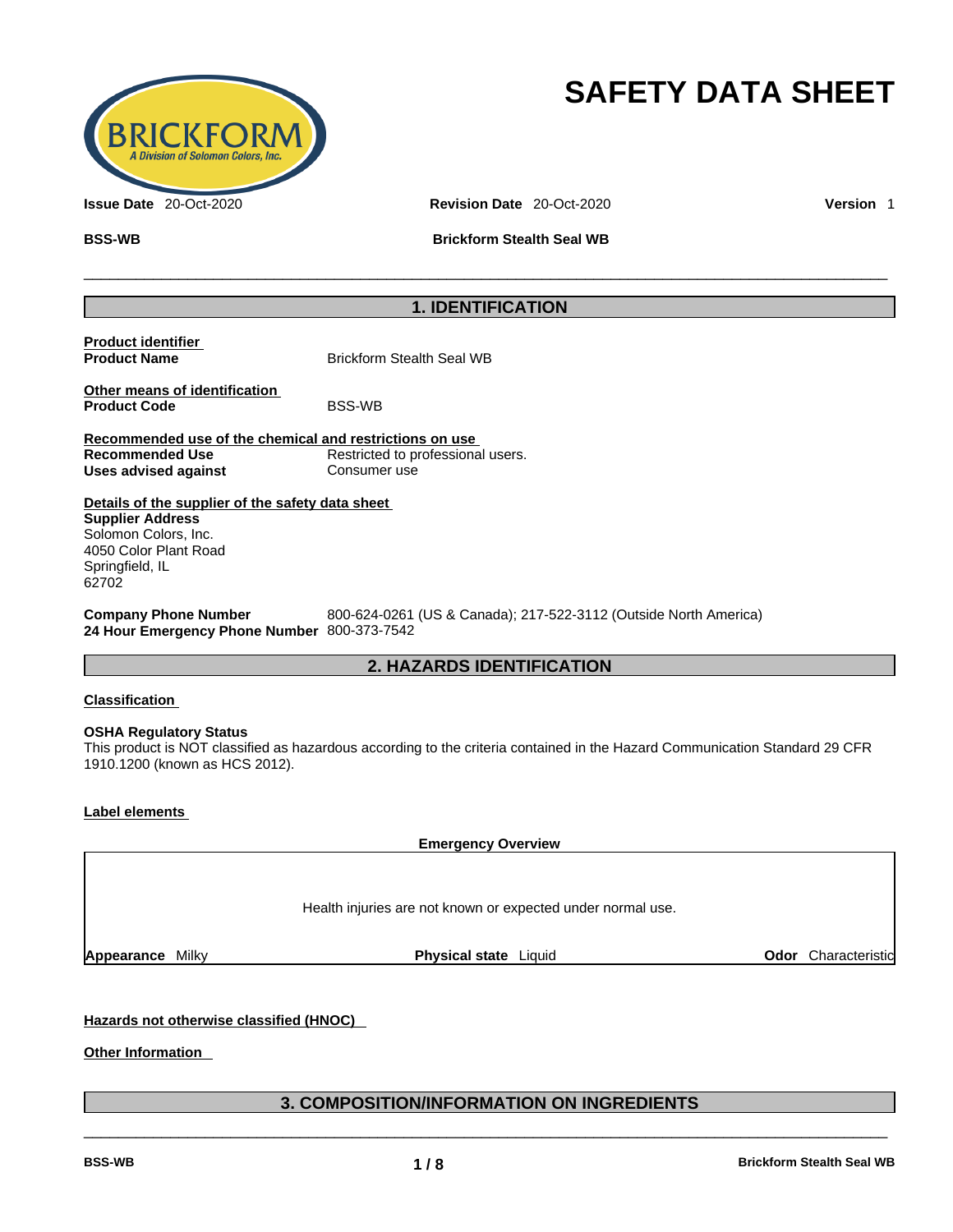The product contains no substances which at their given concentration, are considered to be hazardous to health.

# **4. FIRST AID MEASURES**

| Description of first aid measures                                          |                                                                                             |  |  |
|----------------------------------------------------------------------------|---------------------------------------------------------------------------------------------|--|--|
| <b>General advice</b>                                                      | No hazards which require special first aid measures. If symptoms persist, call a physician. |  |  |
| Eye contact                                                                | Rinse thoroughly with plenty of water, also under the eyelids.                              |  |  |
| <b>Skin Contact</b>                                                        | Wash skin with soap and water.                                                              |  |  |
| <b>Inhalation</b>                                                          | Remove to fresh air.                                                                        |  |  |
| <b>Ingestion</b>                                                           | Clean mouth with water and drink afterwards plenty of water.                                |  |  |
| Most important symptoms and effects, both acute and delayed                |                                                                                             |  |  |
| <b>Symptoms</b>                                                            | None known.                                                                                 |  |  |
| Indication of any immediate medical attention and special treatment needed |                                                                                             |  |  |
| Note to physicians                                                         | Treat symptomatically.                                                                      |  |  |

# **5. FIRE-FIGHTING MEASURES**

#### **Suitable extinguishing media**

Water. Dry chemical, Carbon Dioxide, Foam, Sand. Use extinguishing measures that are appropriate to local circumstances and the surrounding environment.

**Unsuitable extinguishing media** Do not use a solid water stream as it may scatter and spread fire.

#### **Specific hazards arising from the chemical**

No information available.

**Hazardous combustion products**Thermal decomposition can lead to the release of irritating gases and vapors. Carbon monoxide. Carbon dioxide (CO2).

#### **Explosion data Sensitivity to Mechanical Impact** None. **Sensitivity to Static Discharge** None.

## **Protective equipment and precautions for firefighters**

As in any fire, wear self-contained breathing apparatus pressure-demand, MSHA/NIOSH (approved or equivalent) and full protective gear.

# **6. ACCIDENTAL RELEASE MEASURES**

## **Personal precautions, protective equipment and emergency procedures**

| <b>Personal precautions</b>      | Use personal protection recommended in Section 8. Ensure adequate ventilation,<br>especially in confined areas. |
|----------------------------------|-----------------------------------------------------------------------------------------------------------------|
| <b>Environmental precautions</b> |                                                                                                                 |
| <b>Environmental precautions</b> | See Section 12 for additional ecological information.                                                           |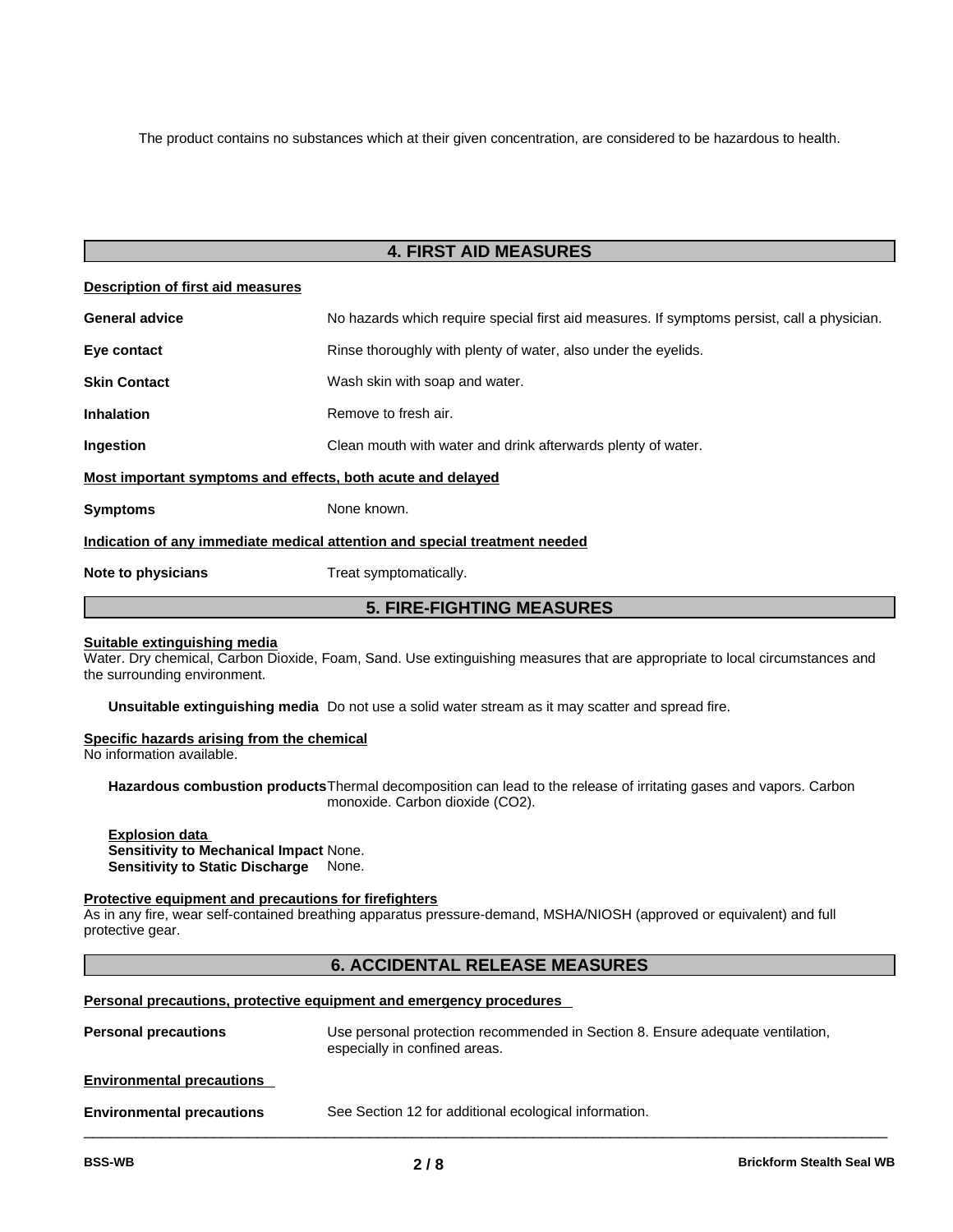| Methods and material for containment and cleaning up |
|------------------------------------------------------|
|------------------------------------------------------|

| <b>Methods for containment</b> | Prevent further leakage or spillage if safe to do so. |
|--------------------------------|-------------------------------------------------------|
|--------------------------------|-------------------------------------------------------|

**Methods for cleaning up** Soak up with inert absorbent material. Pick up and transfer to properly labeled containers. Dike to collect large liquid spills.

# **7. HANDLING AND STORAGE**

| <b>Precautions for safe handling</b>                                  |                                                                                                                                                                |  |  |  |
|-----------------------------------------------------------------------|----------------------------------------------------------------------------------------------------------------------------------------------------------------|--|--|--|
| Advice on safe handling                                               | Handle in accordance with good industrial hygiene and safety practice.                                                                                         |  |  |  |
| Conditions for safe storage, including any incompatibilities          |                                                                                                                                                                |  |  |  |
| <b>Storage Conditions</b>                                             | Keep containers tightly closed in a dry, cool and well-ventilated place.                                                                                       |  |  |  |
| Incompatible materials                                                | None known based on information supplied.                                                                                                                      |  |  |  |
|                                                                       | 8. EXPOSURE CONTROLS/PERSONAL PROTECTION                                                                                                                       |  |  |  |
| Control parameters                                                    |                                                                                                                                                                |  |  |  |
| <b>Exposure Guidelines</b>                                            | This product, as supplied, does not contain any hazardous materials with occupational<br>exposure limits established by the region specific regulatory bodies. |  |  |  |
| <b>Appropriate engineering controls</b>                               |                                                                                                                                                                |  |  |  |
| <b>Engineering Controls</b>                                           | <b>Showers</b><br>Eyewash stations<br>Ventilation systems.                                                                                                     |  |  |  |
| Individual protection measures, such as personal protective equipment |                                                                                                                                                                |  |  |  |
| <b>Eye/face protection</b>                                            | Wear safety glasses with side shields (or goggles).                                                                                                            |  |  |  |
| Skin and body protection                                              | Wear protective gloves and protective clothing.                                                                                                                |  |  |  |
| <b>Respiratory protection</b>                                         | In case of insufficient ventilation, wear suitable respiratory equipment.                                                                                      |  |  |  |
| <b>General Hygiene Considerations</b>                                 | Handle in accordance with good industrial hygiene and safety practice.                                                                                         |  |  |  |
|                                                                       |                                                                                                                                                                |  |  |  |

# **9. PHYSICAL AND CHEMICAL PROPERTIES**

# **Information on basic physical and chemical properties**

| <b>Physical state</b><br>Appearance<br>Color                                                                                  | Liquid<br>Milky<br>White                                                                           | Odor<br><b>Odor threshold</b> | Characteristic<br>No information available |
|-------------------------------------------------------------------------------------------------------------------------------|----------------------------------------------------------------------------------------------------|-------------------------------|--------------------------------------------|
| <b>Property</b><br>рH<br>Melting point/freezing point                                                                         | <b>Values</b><br>8-9<br>No information available                                                   | • Method<br><b>Remarks</b>    |                                            |
| Boiling point / boiling range<br><b>Flash point</b>                                                                           | 100 °C / 212 °F<br>$\geq$<br>No information available                                              |                               |                                            |
| <b>Evaporation rate</b><br>Flammability (solid, gas)                                                                          | No information available<br>No information available                                               |                               |                                            |
| <b>Flammability Limit in Air</b><br>Upper flammability limit:<br>Lower flammability limit:<br>Vapor pressure<br>Vapor density | No information available<br>No information available<br>No information available<br>$0.62$ (air=1) |                               |                                            |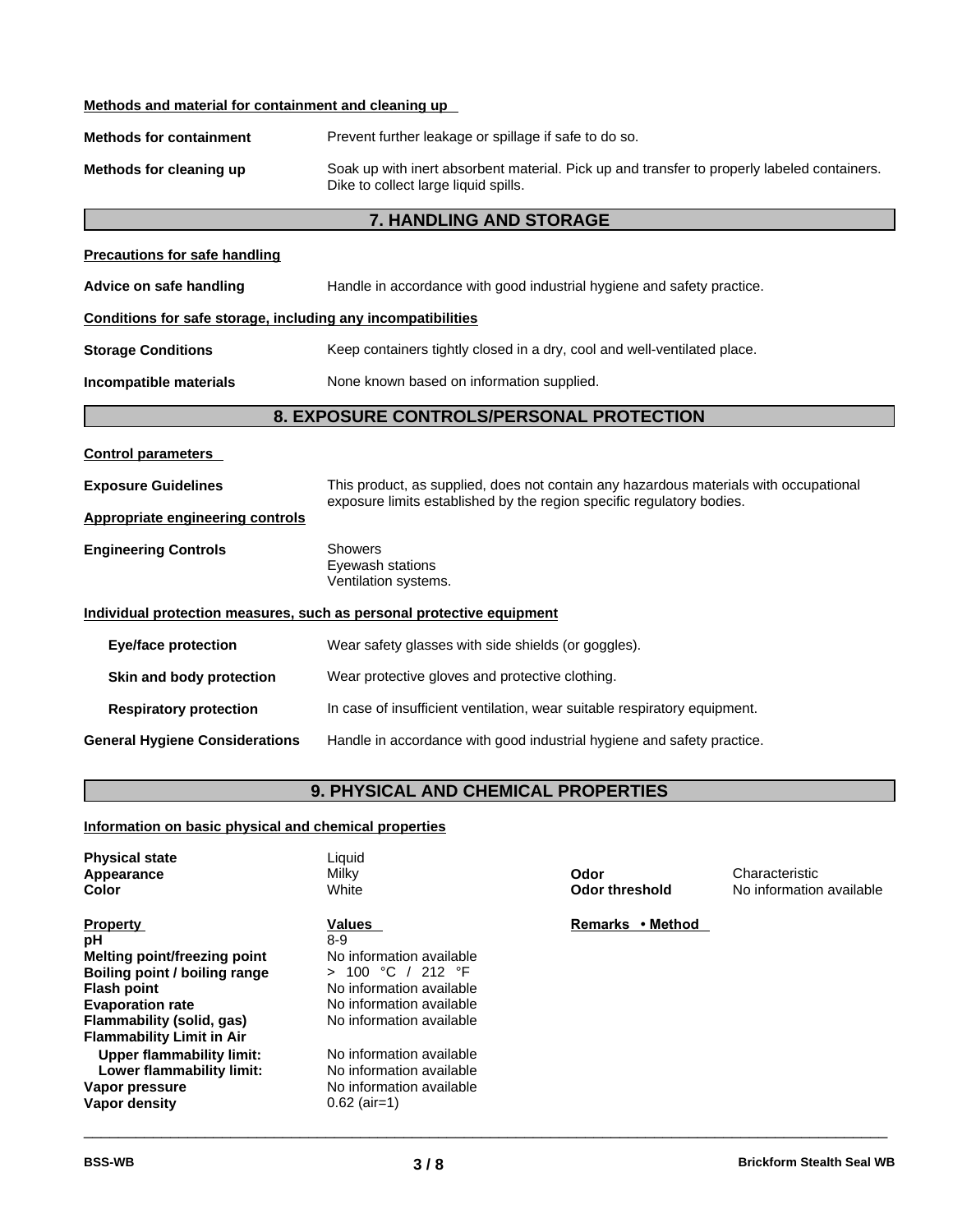**Explosive properties** No information available **Oxidizing properties** No information available **Specific Gravity** 1.0<br> **Water solubility** Mis **Solubility in other solvents** No information available<br> **Partition coefficient** No information available **Partition coefficient**<br> **Autoignition temperature**<br>
No information available **Autoignition temperature No information available**<br> **Decomposition temperature No information available Decomposition temperature** No information available<br>**Kinematic viscosity** No information available **Kinematic viscosity**<br> **Dynamic viscosity**<br>  $1.004 \text{cps} \ @ \ 200$ **Dynamic viscosity** 

#### **Other Information**

**VOC Content (%)**<br>Density

**Miscible with water<br>No information available** 

**Softening point**<br> **Molecular weight**<br> **Molecular weight**<br> **Molecular weight**<br> **Molecular weight** No information available<br>
< 100 g/L **Density Density No information available**<br> **Bulk density No information available No information available** 

# **10. STABILITY AND REACTIVITY**

## **Reactivity**

No data available

#### **Chemical stability**

Stable under recommended storage conditions.

#### **Possibility of Hazardous Reactions**

None under normal processing.

#### **Conditions to avoid**

Extremes of temperature and direct sunlight.

#### **Incompatible materials**

None known based on information supplied.

#### **Hazardous Decomposition Products**

Thermal decomposition can lead to release of irritating and toxic gases and vapors. Carbon monoxide. Carbon dioxide (CO2).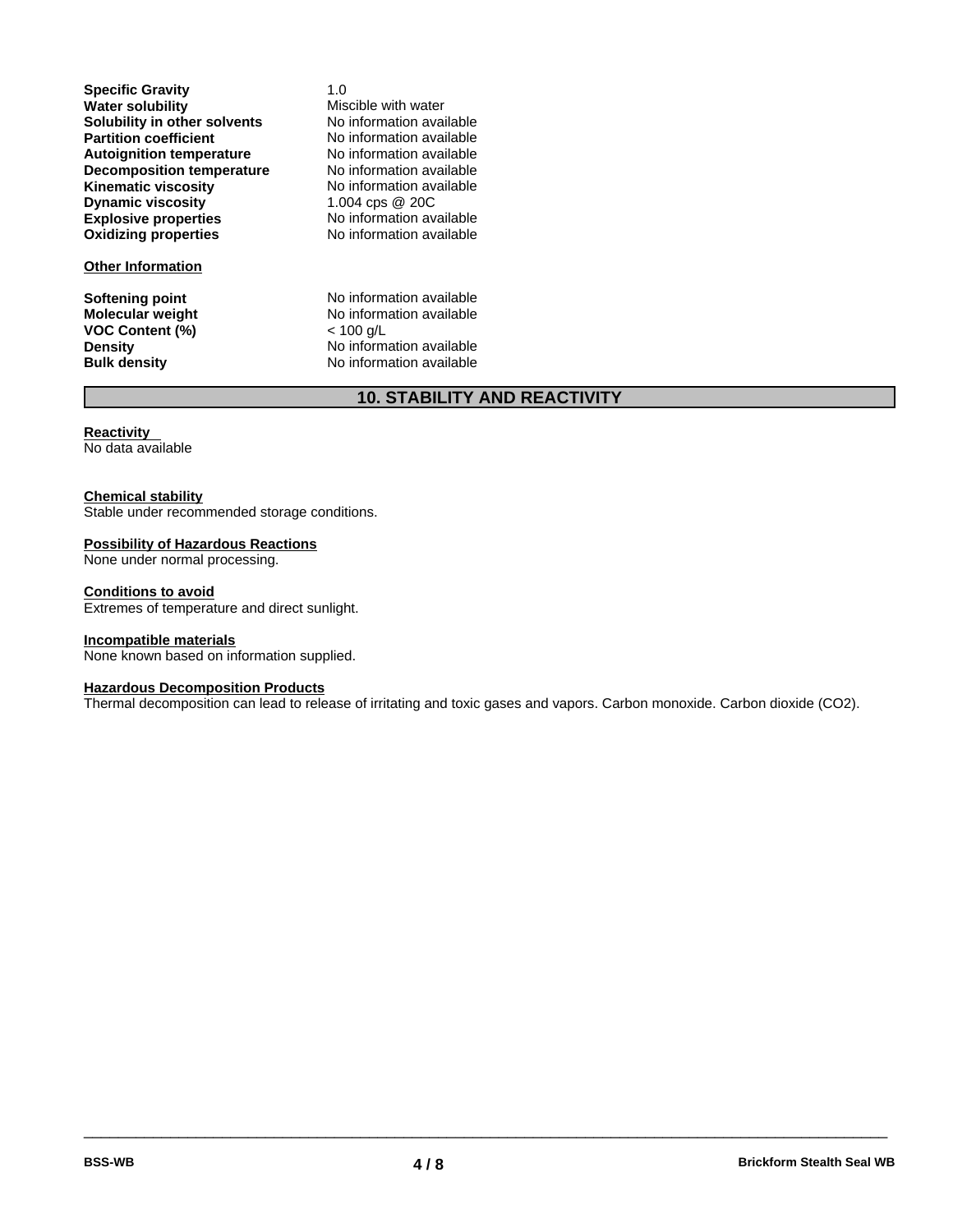# **11. TOXICOLOGICAL INFORMATION**

# **Information on likely routes of exposure**

| <b>Product Information</b> | The product has not been tested The product is not known to present an acute toxicity<br>hazard based on known or supplied information for the mixture components. |
|----------------------------|--------------------------------------------------------------------------------------------------------------------------------------------------------------------|
| <b>Inhalation</b>          | No known effect based on information supplied.                                                                                                                     |
| Eye contact                | No known effect based on information supplied.                                                                                                                     |
| <b>Skin Contact</b>        | No known effect based on information supplied.                                                                                                                     |
| <b>Ingestion</b>           | No known effect based on information supplied.                                                                                                                     |

# **Information on toxicological effects**

| <b>Symptoms</b>                                                                            | No information available.                                                                            |  |
|--------------------------------------------------------------------------------------------|------------------------------------------------------------------------------------------------------|--|
| Delayed and immediate effects as well as chronic effects from short and long-term exposure |                                                                                                      |  |
| <b>Skin corrosion/irritation</b>                                                           | Not classified. (Based on mixture components.).                                                      |  |
| Serious eye damage/eye irritation                                                          | Not classified. (Based on mixture components).                                                       |  |
| <b>Corrosivity</b>                                                                         | Not expected to be corrosive.                                                                        |  |
| <b>Sensitization</b>                                                                       | Not Classified. This product does not contain known sensitizers at levels > or equal to<br>$0.1\%$ . |  |
| Germ cell mutagenicity                                                                     | Not classified. (Based on mixture components).                                                       |  |
| Carcinogenicity                                                                            | This product is not known to contain carcinogens at levels greater than or equal to 0.1%.            |  |
| <b>Reproductive toxicity</b>                                                               | Not classified. (Based on mixture components).                                                       |  |
| <b>STOT - single exposure</b>                                                              | Not classified. (Based on mixture components).                                                       |  |
| <b>STOT - repeated exposure</b>                                                            | Not classified. (Based on mixture components).                                                       |  |
| <b>Aspiration hazard</b>                                                                   | Not classified. (Based on mixture components).                                                       |  |

## **Numerical measures of toxicity - Product Information**

# **12. ECOLOGICAL INFORMATION**

#### **Ecotoxicity**

This product has not been fully evaluated on the product level.

# **Persistence and degradability**

No information available.

**Bioaccumulation** No information available.

**Other adverse effects** No information available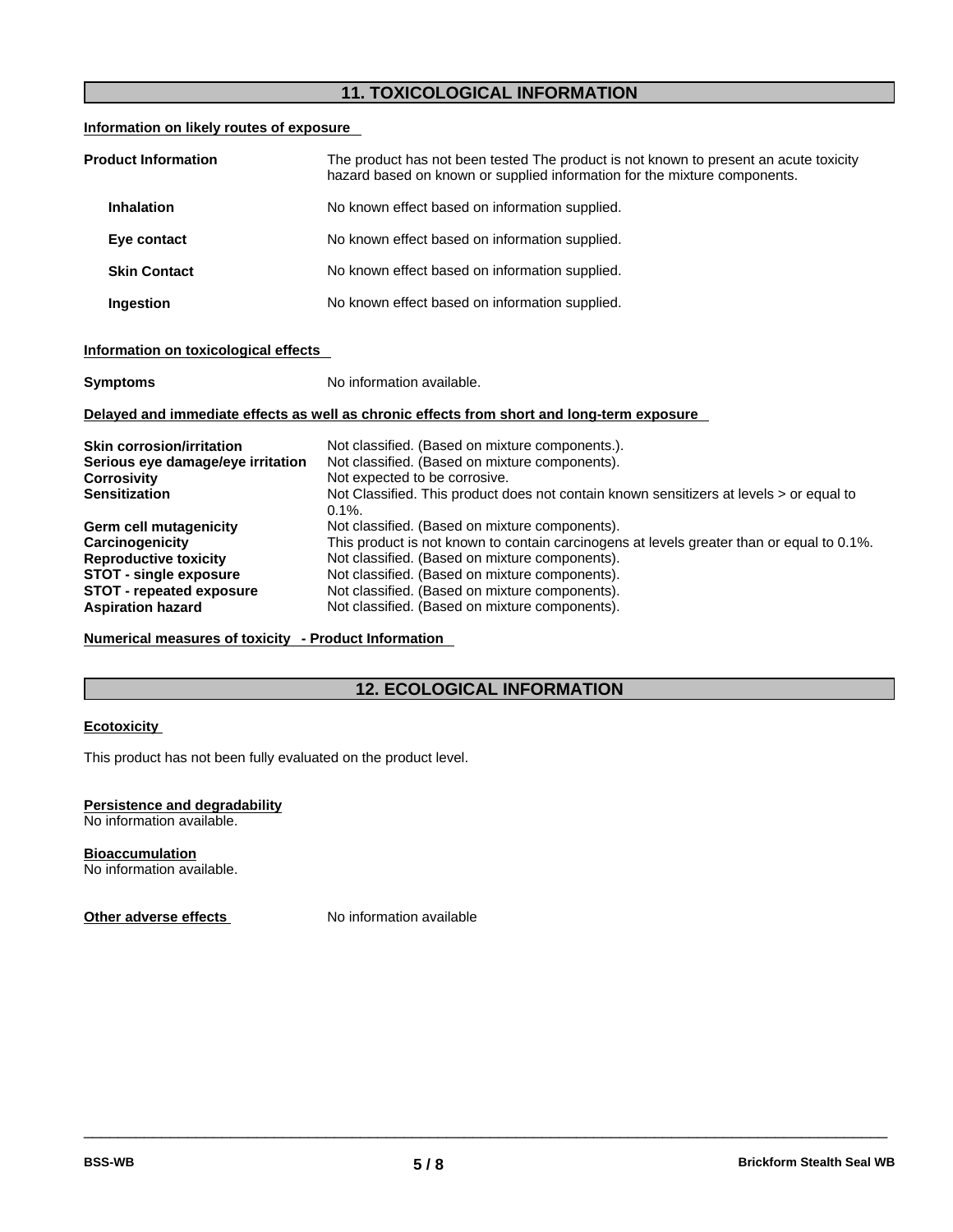# **13. DISPOSAL CONSIDERATIONS**

# **Waste treatment methods**

| Disposal of wastes     | Disposal should be in accordance with applicable regional, national and local laws and<br>regulations. |
|------------------------|--------------------------------------------------------------------------------------------------------|
| Contaminated packaging | Do not reuse container.                                                                                |

# **14. TRANSPORT INFORMATION**

**DOT** Not regulated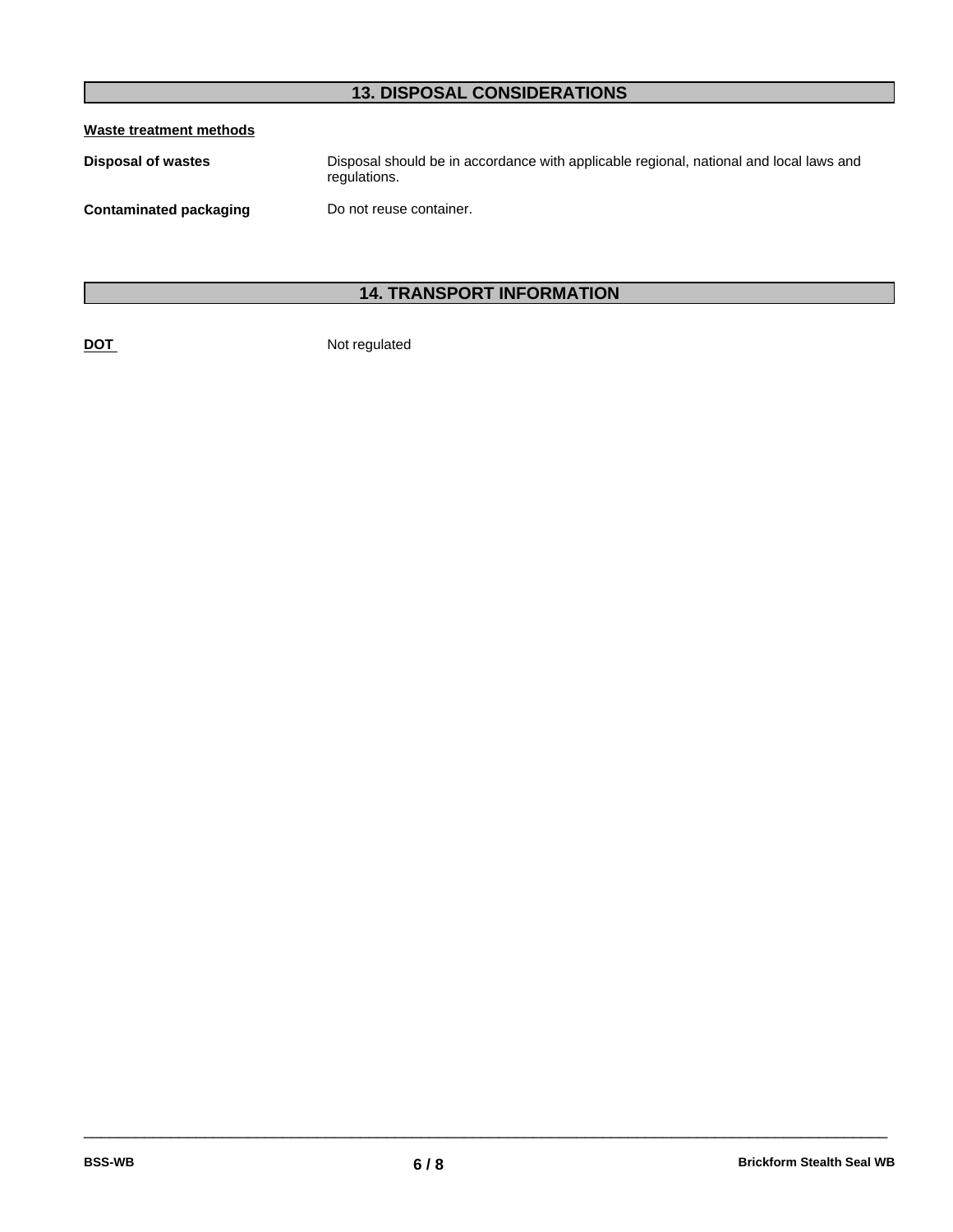# **15. REGULATORY INFORMATION**

## **International Inventories**

| Complies |
|----------|
| Complies |
| Complies |
| Complies |
| Complies |
| Complies |
| Complies |
| Complies |
|          |

#### **Legend:**

**TSCA** - United States Toxic Substances Control Act Section 8(b) Inventory

**DSL/NDSL** - Canadian Domestic Substances List/Non-Domestic Substances List

 **EINECS/ELINCS** - European Inventory of Existing Chemical Substances/European List of Notified Chemical Substances

**ENCS** - Japan Existing and New Chemical Substances

**IECSC** - China Inventory of Existing Chemical Substances

**KECL** - Korean Existing and Evaluated Chemical Substances

**PICCS** - Philippines Inventory of Chemicals and Chemical Substances

**AICS** - Australian Inventory of Chemical Substances

#### **US Federal Regulations**

## **SARA 313**

Section 313 of Title III of the Superfund Amendments and Reauthorization Act of 1986 (SARA): This product does not contain chemicals at levels that are subject to the reporting requirements of the Act and Title 40 of the Code of Federal Regulations, Part 372

#### **SARA 311/312 Hazard Categories**

See section 2 for more information

#### **CWA** (Clean Water Act)

This material, as supplied, does not contain substances that would exceed the reportable quantity as hazardous substances under the Clean Water Act (40 CFR 122.21 and 40 CFR 122.42).

#### **CERCLA**

This material, as supplied, does not contain substances that would exceed the reportable quantity as hazardous substances under the Comprehensive Environmental Response Compensation and Liability Act(CERCLA) (40 CFR 302) or the Superfund Amendments and Reauthorization Act (SARA) (40 CFR 355). There may be specific reporting requirements at the local, regional, or state level pertaining to releases of this material

### **US State Regulations**

# **California Proposition 65**

This product contains the following Proposition 65 chemicals

| <b>Chamber</b><br>Name<br>Chemica.                | <br><b>Proposition 65</b><br>California ⊄ |  |
|---------------------------------------------------|-------------------------------------------|--|
| - 67-56-<br>Meth<br>alcohol -<br>וער              | elopmental<br>Je.                         |  |
| $\mathbf{r}$ . $\mathbf{r}$<br>-<br>.<br>. .<br>. |                                           |  |

 $\_$  ,  $\_$  ,  $\_$  ,  $\_$  ,  $\_$  ,  $\_$  ,  $\_$  ,  $\_$  ,  $\_$  ,  $\_$  ,  $\_$  ,  $\_$  ,  $\_$  ,  $\_$  ,  $\_$  ,  $\_$  ,  $\_$  ,  $\_$  ,  $\_$  ,  $\_$  ,  $\_$  ,  $\_$  ,  $\_$  ,  $\_$  ,  $\_$  ,  $\_$  ,  $\_$  ,  $\_$  ,  $\_$  ,  $\_$  ,  $\_$  ,  $\_$  ,  $\_$  ,  $\_$  ,  $\_$  ,  $\_$  ,  $\_$  ,

### **U.S. State Right-to-Know Regulations**

This product does not contain any substances regulated by state right-to-know regulations